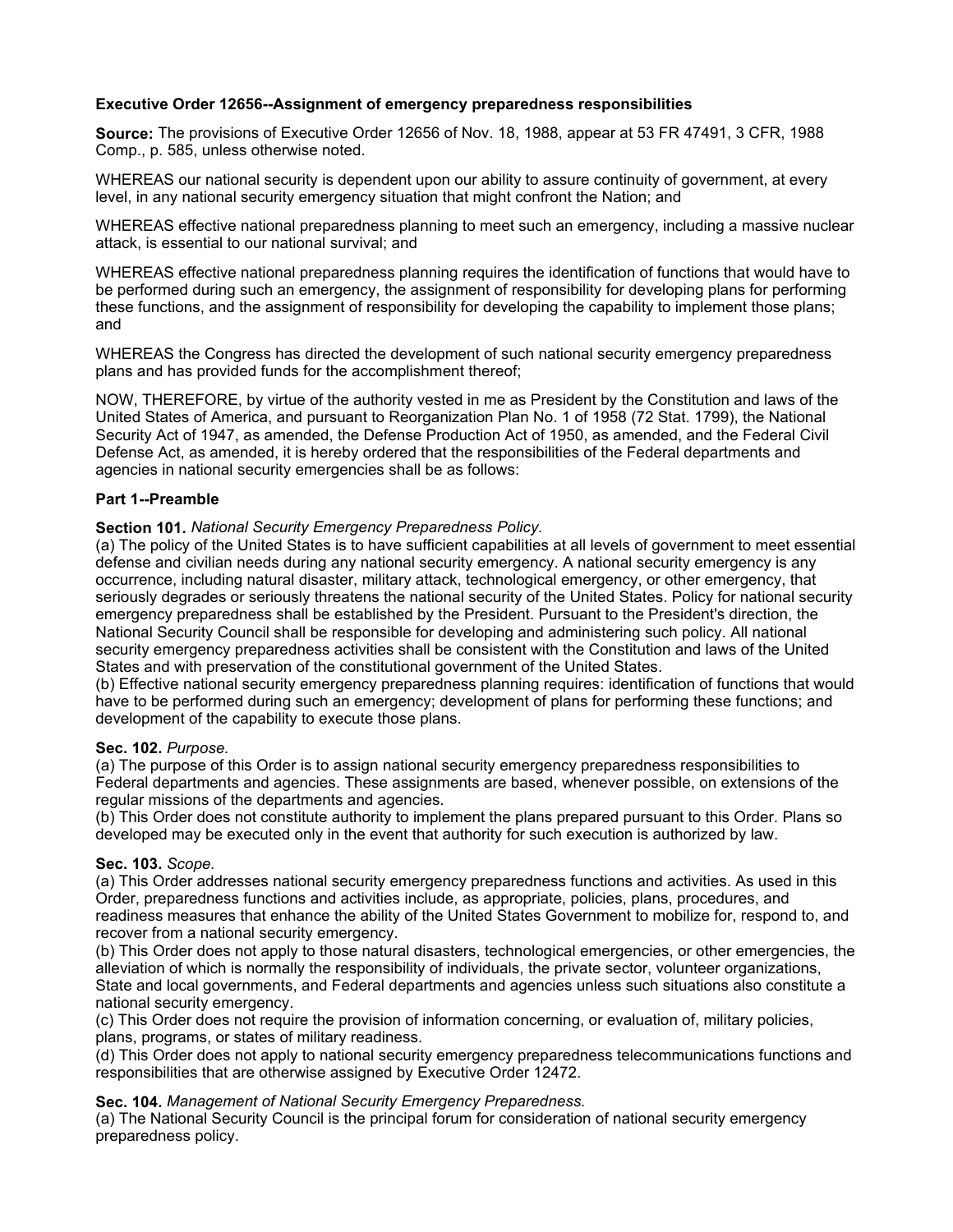(b) The National Security Council shall arrange for Executive branch liaison with, and assistance to, the Congress and the Federal judiciary on national security-emergency preparedness matters.

(c) The Director of the Federal Emergency Management Agency shall serve as an advisor to the National Security Council on issues of national security emergency preparedness, including mobilization preparedness, civil defense, continuity of government, technological disasters, and other issues, as appropriate. Pursuant to such procedures for the organization and management of the National Security Council process as the President may establish, the Director of the Federal Emergency Management Agency also shall assist in the implementation of and management of the National Security Council process as the President may establish, the Director of the Federal Emergency Management Agency also shall assist in the implementation of national security emergency preparedness policy by coordinating with the other Federal departments and agencies and with State and local governments, and by providing periodic reports to the National Security Council on implementation of national security emergency preparedness policy.

(d) National security emergency preparedness functions that are shared by more than one agency shall be coordinated by the head of the Federal department or agency having primary responsibility and shall be supported by the heads of other departments and agencies having related responsibilities.

(e) There shall be a national security emergency exercise program that shall be supported by the heads of all appropriate Federal departments and agencies.

(f) Plans and procedures will be designed and developed to provide maximum flexibility to the President for his implementation of emergency actions.

### **Sec. 105.** *Interagency Coordination.*

(a) All appropriate Cabinet members and agency heads shall be consulted regarding national security emergency preparedness programs and policy issues. Each department and agency shall support interagency coordination to improve preparedness and response to a national security emergency and shall develop and maintain decentralized capabilities wherever feasible and appropriate.

(b) Each Federal department and agency shall work within the framework established by, and cooperate with those organizations assigned responsibility in, Executive Order No. 12472, to ensure adequate national security emergency preparedness telecommunications in support of the functions and activities addressed by this Order.

### **Part 2--General Provisions**

**Sec. 201.** *General.* The head of each Federal department and agency, as appropriate, shall:

(1) Be prepared to respond adequately to all national security emergencies, including those that are international in scope, and those that may occur within any region of the Nation;

(2) Consider national security emergency preparedness factors in the conduct of his or her regular functions, particularly those functions essential in time of emergency. Emergency plans and programs, and an appropriate state of readiness, including organizational infrastructure, shall be developed as an integral part of the continuing activities of each Federal department and agency;

(3) Appoint a senior policy official as Emergency Coordinator, responsible for developing and maintaining a multiyear, national security emergency preparedness plan for the department or agency to include objectives, programs, and budgetary requirements;

(4) Design preparedness measures to permit a rapid and effective transition from routine to emergency operations, and to make effective use of the period following initial indication of a probable national security emergency. This will include:

(a) Development of a system of emergency actions that defines alternatives, processes, and issues to be considered during various stages of national security emergencies;

(b) Identification of actions that could be taken in the early stages of a national security emergency or pending national security emergency to mitigate the impact of or reduce significantly the lead times associated with full emergency action implementation;

(5) Base national security emergency preparedness measures on the use of existing authorities, organizations, resources, and systems to the maximum extent practicable;

(6) Identify areas where additional legal authorities may be needed to assist management and, consistent with applicable Executive orders, take appropriate measures toward acquiring those authorities;

(7) Make policy recommendations to the National Security Council regarding national security emergency preparedness activities and functions of the Federal Government;

(8) Coordinate with State and local government agencies and other organizations, including private sector organizations, when appropriate. Federal plans should include appropriate involvement of and reliance upon private sector organizations in the response to national security emergencies;

(9) Assist State, local, and private sector entities in developing plans for mitigating the effects of national security emergencies and for providing services that are essential to a national response;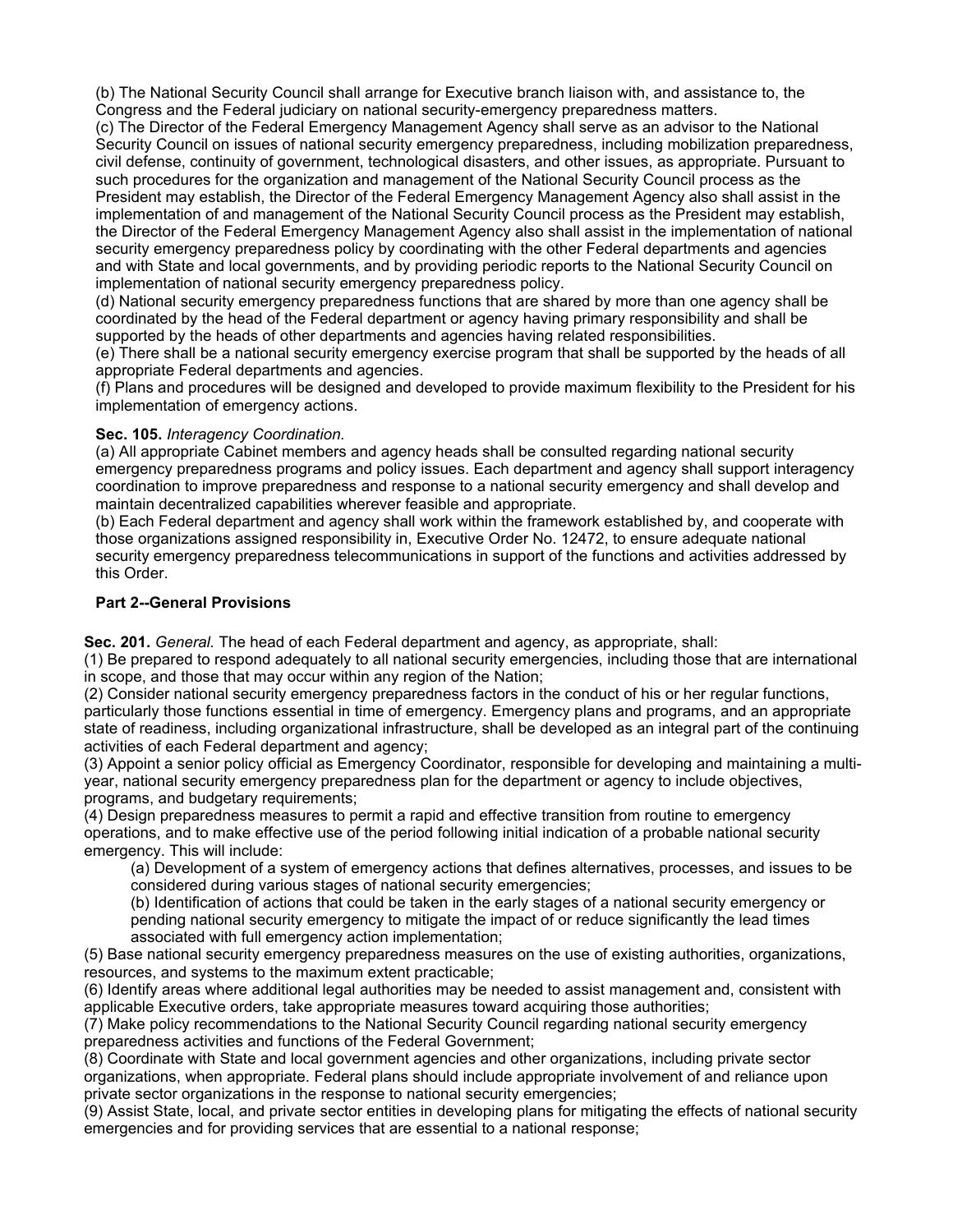(10) Cooperate, to the extent appropriate, in compiling, evaluating, and exchanging relevant data related to all aspects of national security emergency preparedness;

(11) Develop programs regarding congressional relations and public information that could be used during national security emergencies;

(12) Ensure a capability to provide, during a national security emergency, information concerning Acts of Congress, presidential proclamations, Executive orders, regulations, and notices of other actions to the Archivist of the United States, for publication in the **Federal Register**, or to each agency designated to maintain the **Federal Register** in an emergency;

(13) Develop and conduct training and education programs that incorporate emergency preparedness and civil defense information necessary to ensure an effective national response;

(14) Ensure that plans consider the consequences for essential services provided by State and local governments, and by the private sector, if the flow of Federal funds is disrupted;

(15) Consult and coordinate with the Director of the Federal Emergency Management Agency to ensure that those activities and plans are consistent with current National Security Council guidelines and policies.

**Sec. 202.** *Continuity of Government.* The head of each Federal department and agency shall ensure the continuity of essential functions in any national security emergency by providing for: succession to office and emergency delegation of authority in accordance with applicable law; safekeeping of essential resources, facilities, and records; and establishment of emergency operating capabilities.

**Sec. 203.** *Resource Management.* The head of each Federal department and agency, as appropriate within assigned areas of responsibility, shall:

(1) Develop plans and programs to mobilize personnel (including reservist programs), equipment, facilities, and other resources;

(2) Assess essential emergency requirements and plan for the possible use of alternative resources to meet essential demands during and following national security emergencies;

(3) Prepare plans and procedures to share between and among the responsible agencies resources such as energy, equipment, food, land, materials, minerals, services, supplies, transportation, water, and workforce needed to carry out assigned responsibilities and other essential functions, and cooperate with other agencies in developing programs to ensure availability of such resources in a national security emergency;

(4) Develop plans to set priorities and allocate resources among civilian and military claimants;

(5) Identify occupations and skills for which there may be a critical need in the event of a national security emergency.

**Sec. 204.** *Protection of Essential Resources and Facilities.* The head of each Federal department and agency, within assigned areas of responsibility, shall:

(1) Identify facilities and resources, both government and private, essential to the national defense and national welfare, and assess their vulnerabilities and develop strategies, plans, and programs to provide for the security of such facilities and resources, and to avoid or minimize disruptions of essential services during any national security emergency;

(2) Participate in interagency activities to assess the relative importance of various facilities and resources to essential military and civilian needs and to integrate preparedness and response strategies and procedures; (3) Maintain a capability to assess promptly the effect of attack and other disruptions during national security emergencies.

**Sec. 205.** *Federal Benefit, Insurance, and Loan Programs.* The head of each Federal department and agency that administers a loan, insurance, or benefit program that relies upon the Federal Government payment system shall coordinate with the Secretary of the Treasury in developing plans for the continuation or restoration, to the extent feasible, of such programs in national security emergencies.

**Sec. 206.** *Research.* The Director of the Office of Science and Technology Policy and the heads of Federal departments and agencies having significant research and development programs shall advise the National Security Council of scientific and technological developments that should be considered in national security emergency preparedness planning.

**Sec. 207.** *Redelegation.* The head of each Federal department and agency is hereby authorized, to the extent otherwise permitted by law, to redelegate the functions assigned by this Order, and to authorize successive redelegations to organizations, officers, or employees within that department or agency.

**Sec. 208.** *Transfer of Functions.* Recommendations for interagency transfer of any emergency preparedness function assigned under this Order or for assignment of any new emergency preparedness function shall be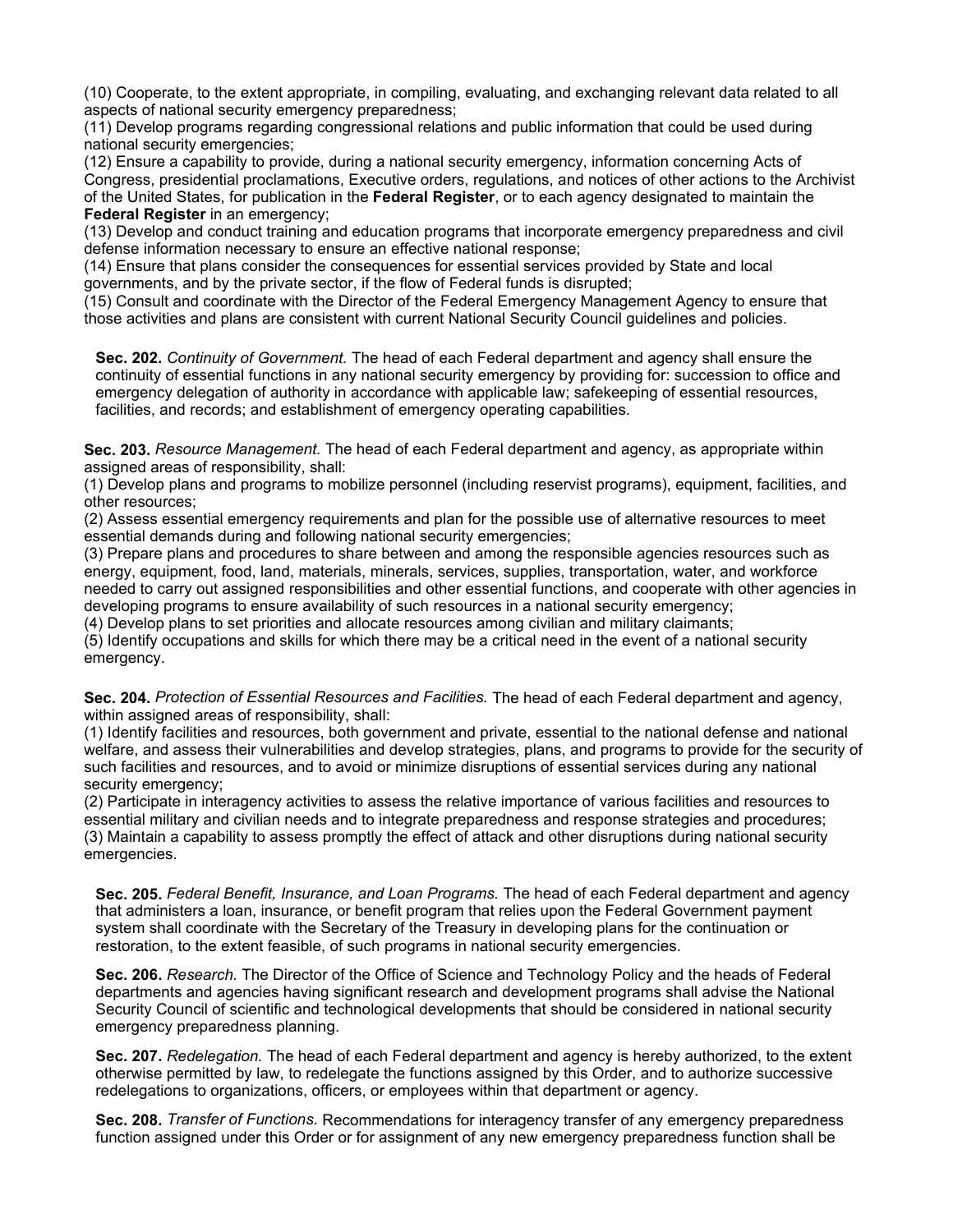coordinated with all affected Federal departments and agencies before submission to the National Security Council.

**Sec. 209.** *Retention of Existing Authority.* Nothing in this Order shall be deemed to derogate from assignments of functions to any Federal department or agency or officer thereof made by law.

### **Part 3--Department of Agriculture**

**Sec. 301.** *Lead Responsibilities.* In addition to the applicable responsibilities covered in Parts 1 and 2, the Secretary of Agriculture shall:

(1) Develop plans to provide for the continuation of agricultural production, food processing, storage, and distribution through the wholesale level in national security emergencies, and to provide for the domestic distribution of seed, feed, fertilizer, and farm equipment to agricultural producers;

(2) Develop plans to provide food and agricultural products to meet international responsibilities in national security emergencies;

(3) Develop plans and procedures for administration and use of Commodity Credit Corporation inventories of food and fiber resources in national security emergencies;

(4) Develop plans for the use of resources under the jurisdiction of the Secretary of Agriculture and, in cooperation with the Secretaries of Commerce, Defense, and the Interior, the Board of Directors of the Tennessee Valley Authority, and the heads of other government entities, plan for the national security emergency management, production, and processing of forest products;

(5) Develop, in coordination with the Secretary of Defense, plans and programs for water to be used in agricultural production and food processing in national security emergencies;

(6) In cooperation with Federal, State, and local agencies, develop plans for a national program relating to the prevention and control of fires in rural areas of the United States caused by the effects of enemy attack or other national security emergencies;

(7) Develop plans to help provide the Nation's farmers with production resources, including national security emergency financing capabilities;

(8) Develop plans, in consonance with those of the Department of Health and Human Services, the Department of the Interior, and the Environmental Protection Agency, for national security emergency agricultural health services and forestry, including:

(a) Diagnosis and control or eradication of diseases, pests, or hazardous agents (biological, chemical, or radiological) against animals, crops, timber, or products thereof;

(b) Protection, treatment, and handling of livestock and poultry, or products thereof, that have been exposed to or affected by hazardous agents;

(c) Use and handling of crops, agricultural commodities, timber, and agricultural lands that have been exposed to or affected by hazardous agents; and

(d) Assuring the safety and wholesomeness, and minimizing losses from hazards, of animals and animal products and agricultural commodities and products subject to continuous inspection by the Department of Agriculture or owned by the Commodity Credit Corporation or by the Department of Agriculture;

(9) In consultation with the Secretary of State and the Director of the Federal Emergency Management Agency, represent the United States in agriculture-related international civil emergency preparedness planning and related activities.

**Sec. 302.** *Support Responsibility.* The Secretary of Agriculture shall assist the Secretary of Defense in formulating and carrying out plans for stockpiling strategic and critical agricultural materials.

#### **Part 4--Department of Commerce**

**Sec. 401.** *Lead Responsibilities.* In addition to the applicable responsibilities covered in Parts 1 and 2, the Secretary of Commerce shall:

(1) Develop control systems for priorities, allocation, production, and distribution of materials and other resources that will be available to support both national defense and essential civilian programs in a national security emergency;

(2) In cooperation with the Secretary of Defense and other departments and agencies, identify those industrial products and facilities that are essential to mobilization readiness, national defense, or post-attack survival and recovery;

(3) In cooperation with the Secretary of Defense and other Federal departments and agencies, analyze potential effects of national security emergencies on actual production capability, taking into account the entire production complex, including shortages of resources, and develop preparedness measures to strengthen capabilities for production increases in national security emergencies;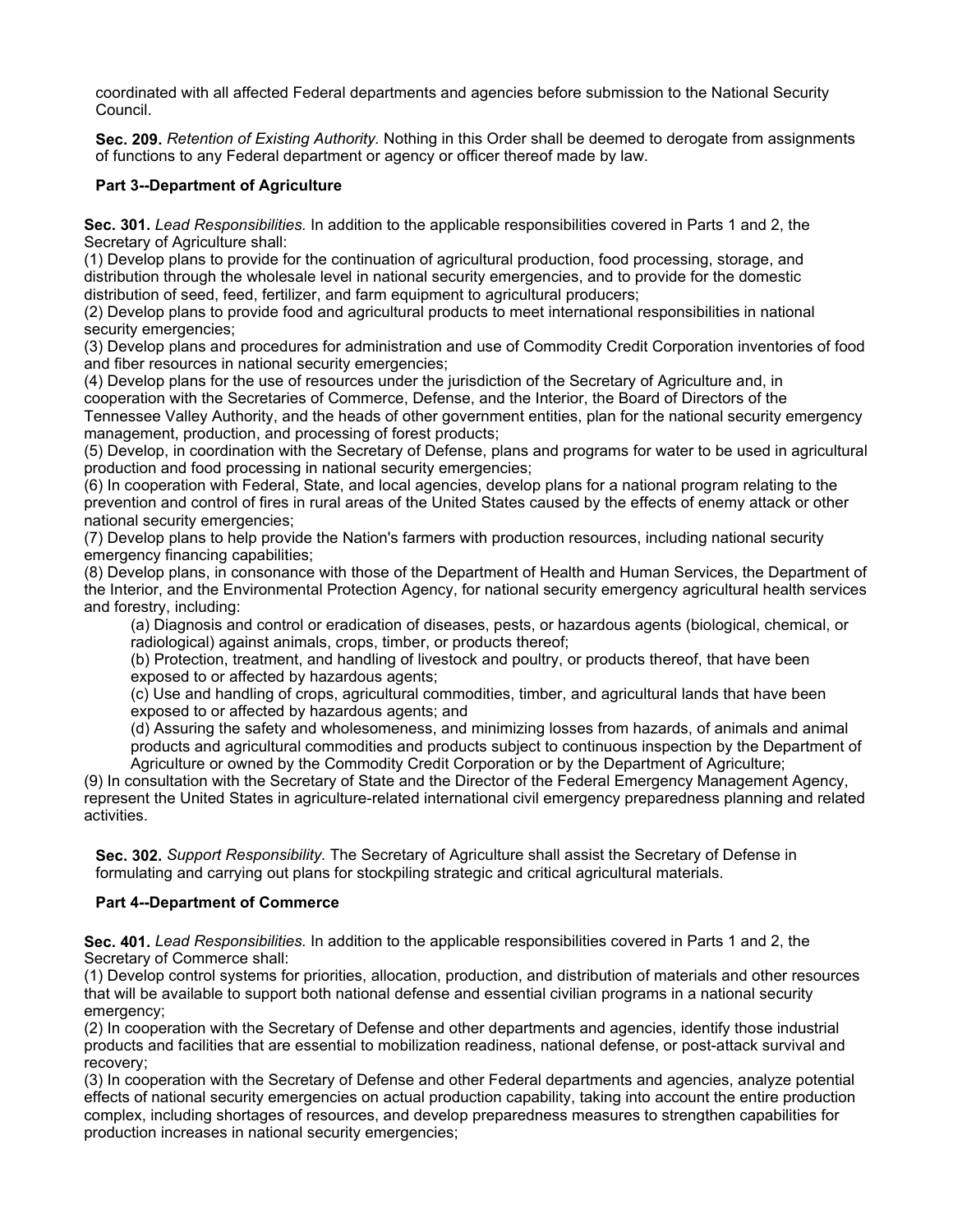(4) In cooperation with the Secretary of Defense, perform industry analyses to assess capabilities of the commercial industrial base to support the national defense, and develop policy alternatives to improve the international competitiveness of specific domestic industries and their abilities to meet defense program needs; (5) In cooperation with the Secretary of the Treasury, develop plans for providing emergency assistance to the private sector through direct or participation loans for the financing of production facilities and equipment; (6) In cooperation with the Secretaries of State, Defense, Transportation, and the Treasury, prepare plans to regulate and control exports and imports in national security emergencies;

(7) Provide for the collection and reporting of census information on human and economic resources, and maintain a capability to conduct emergency surveys to provide information on the status of these resources as required for national security purposes;

(8) Develop overall plans and programs to ensure that the fishing industry continues to produce and process essential protein in national security emergencies;

(9) Develop plans to provide meteorological, hydrologic, marine weather, geodetic, hydrographic, climatic, seismic, and oceanographic data and services to Federal, State, and local agencies, as appropriate; (10) In coordination with the Secretary of State and the Director of the Federal Emergency Management Agency, represent the United States in industry-related international (NATO and allied) civil emergency preparedness planning and related activities.

**Sec. 402.** *Support Responsibilities.* The Secretary of Commerce shall:

(1) Assist the Secretary of Defense in formulating and carrying out plans for stockpiling strategic and critical materials;

(2) Support the Secretary of Agriculture in planning for the national security management, production, and processing of forest and fishery products;

(3) Assist, in consultation with the Secretaries of State and Defense, the Secretary of the Treasury in the formulation and execution of economic measures affecting other nations.

### **Part 5--Department of Defense**

**Sec. 501.** *Lead Responsibilities.* In addition to the applicable responsibilities covered in Parts 1 and 2, the Secretary of Defense shall:

(1) Ensure military preparedness and readiness to respond to national security emergencies;

(2) In coordination with the Secretary of Commerce, develop, with industry, government, and the private sector, reliable capabilities for the rapid increase of defense production to include industrial resources required for that production;

(3) Develop and maintain, in cooperation with the heads of other departments and agencies, national security emergency plans, programs, and mechanisms to ensure effective mutual support between and among the military, civil government, and the private sector;

(4) Develop and maintain damage assessment capabilities and assist the Director of the Federal Emergency Management Agency and the heads of other departments and agencies in developing and maintaining capabilities to assess attack damage and to estimate the effects of potential attack on the Nation;

(5) Arrange, through agreements with the heads of other Federal departments and agencies, for the transfer of certain Federal resources to the jurisdiction and/or operational control of the Department of Defense in national security emergencies:

(6) Acting through the Secretary of the Army, develop, with the concurrence of the heads of all affected departments and agencies, overall plans for the management, control, and allocation of all usable waters from all sources within the jurisdiction of the United States. This includes:

(a) Coordination of national security emergency water resource planning at the national, regional, State, and local levels;

(b) Development of plans to assure emergency provision of water from public works projects under the jurisdiction of the Secretary of the Army to public water supply utilities and critical defense production facilities during national security emergencies;

(c) Development of plans to assure emergency operation of waterways and harbors; and

(d) Development of plans to assure the provision of potable water;

(7) In consultation with the Secretaries of State and Energy, the Director of the Federal Emergency Management Agency, and others, as required, develop plans and capabilities for identifying, analyzing, mitigating, and responding to hazards related to nuclear weapons, materials, and devices; and maintain liaison, as appropriate, with the Secretary of Energy and the Members of the Nuclear Regulatory Commission to ensure the continuity of nuclear weapons production and the appropriate allocation of scarce resources, including the recapture of special nuclear materials from Nuclear Regulatory Commission licensees when appropriate;

(8) Coordinate with the Administrator of the National Aeronautics and Space Adminstration and the Secretary of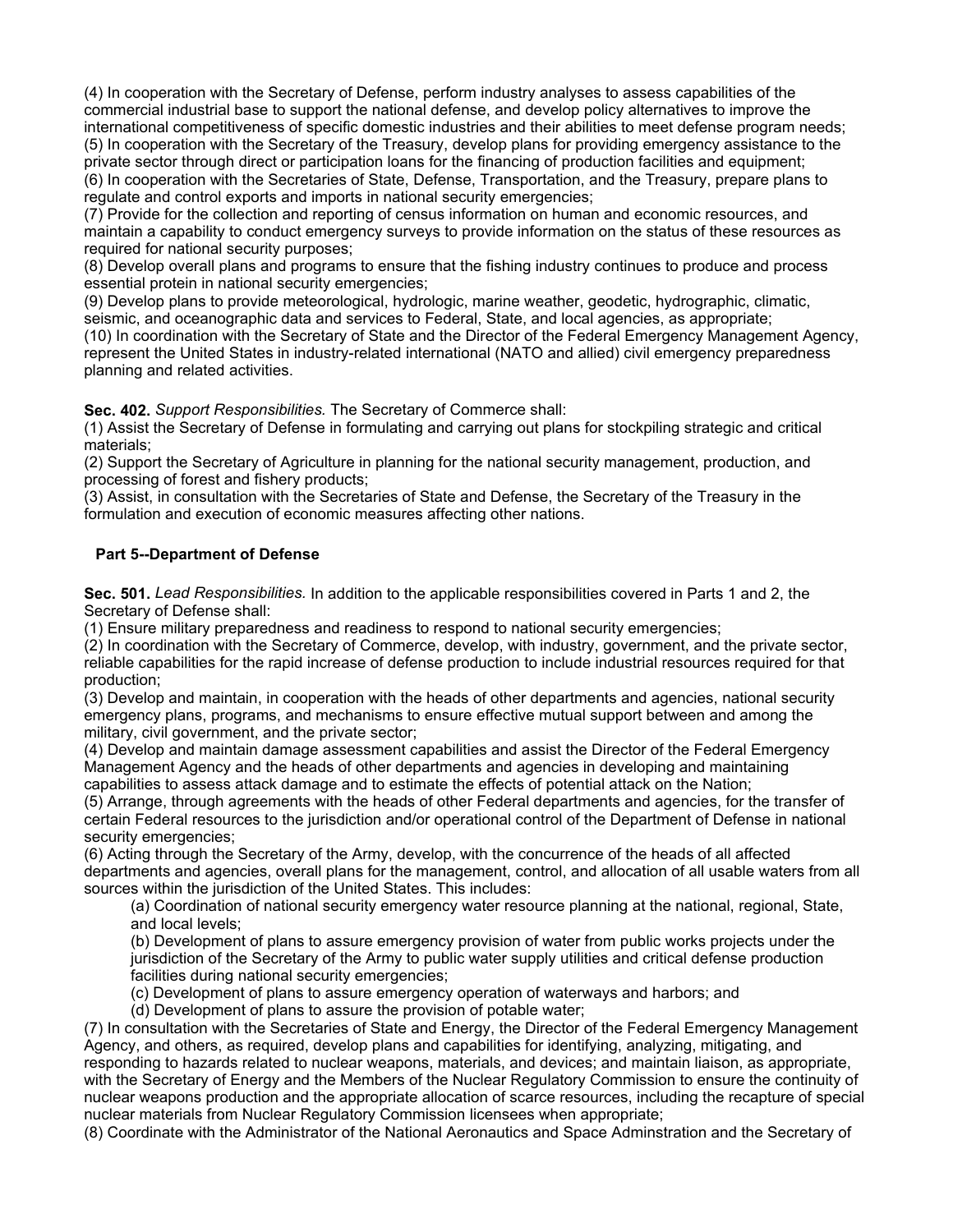Energy, as appropriate, to prepare for the use, maintenance, and development of technologically advanced aerospace and aeronautical-related systems, equipment, and methodologies applicable to national security emergencies;

(9) Develop, in coordination with the Secretary of Labor, the Directors of the Selective Service System, the Office of Personnel Management, and the Federal Emergency Management Agency, plans and systems to ensure that the Nation's human resources are available to meet essential military and civilian needs in national security emergencies;

(10) Develop national security emergency operational procedures, and coordinate with the Secretary of Housing and Urban Development with respect to residential property, for the control, acquisition, leasing, assignment and priority of occupancy of real property within the jurisdiction of the Department of Defense;

(11) Review the priorities and allocations systems developed by other departments and agencies to ensure that they meet Department of Defense needs in a national security emergency; and develop and maintain the Department of Defense programs necessary for effective utilization of all priorities and allocations systems;

(12) Develop, in coordination with the Attorney General of the United States, specific procedures by which military assistance to civilian law enforcement authorities may be requested, considered, and provided;

(13) In cooperation with the Secretary of Commerce and other departments and agencies, identify those industrial products and facilities that are essential to mobilization readiness, national defense, or post-attack survival and recovery;

(14) In cooperation with the Secretary of Commerce and other Federal departments and agencies, analyze potential effects of national security emergencies on actual production capability, taking into account the entire production complex, including shortages of resources, and develop preparedness measures to strengthen capabilities for production increases in national security emergencies;

(15) With the assistance of the heads of other Federal departments and agencies, provide management direction for the stockpiling of strategic and critical materials, conduct storage, maintenance, and quality assurance operations for the stockpile of strategic and critical materials, and formulate plans, programs, and reports relating to the stockpiling of strategic and critical materials.

### **Sec. 502.** *Support Responsibilities.* The Secretary of Defense shall:

(1) Advise and assist the heads of other Federal departments and agencies in the development of plans and programs to support national mobilization. This includes providing, as appropriate:

(a) Military requirements, prioritized and time-phased to the extent possible, for selected end-items and supporting services, materials, and components;

(b) Recommendations for use of financial incentives and other methods to improve defense production as provided by law; and

(c) Recommendations for export and import policies;

(2) Advise and assist the Secretary of State and the heads of other Federal departments and agencies, as appropriate, in planning for the protection, evacuation, and repatriation of United States citizens in threatened areas overseas;

(3) Support the Secretary of Housing and Urban Development and the heads of other agencies, as appropriate, in the development of plans to restore community facilities;

(4) Support the Secretary of Energy in international liaison activities pertaining to nuclear materials facilities;

(5) In consultation with the Secretaries of State and Commerce, assist the Secretary of the Treasury in the formulation and execution of economic measures that affect other nations;

(6) Support the Secretary of State and the heads of other Federal departments and agencies as appropriate in the formulation and implementation of foreign policy, and the negotiation of contingency and post-emergency plans, intergovernmental agreements, and arrangements with allies and friendly nations, which affect national security; (7) Coordinate with the Director of the Federal Emergency Management Agency the development of plans for

mutual civil-military support during national security emergencies;

(8) Develop plans to support the Secretary of Labor in providing education and training to overcome shortages of critical skills.

## **Part 6--Department of Education**

**Sec. 601.** *Lead Responsibilities.* In addition to the applicable responsibilities covered in Parts 1 and 2, the Secretary of Education shall:

(1) Assist school systems in developing their plans to provide for the earliest possible resumption of activities following national security emergencies;

(2) Develop plans to provide assistance, including efforts to meet shortages of critical educational personnel, to local educational agencies;

(3) Develop plans, in coordination with the Director of the Federal Emergency Management Agency, for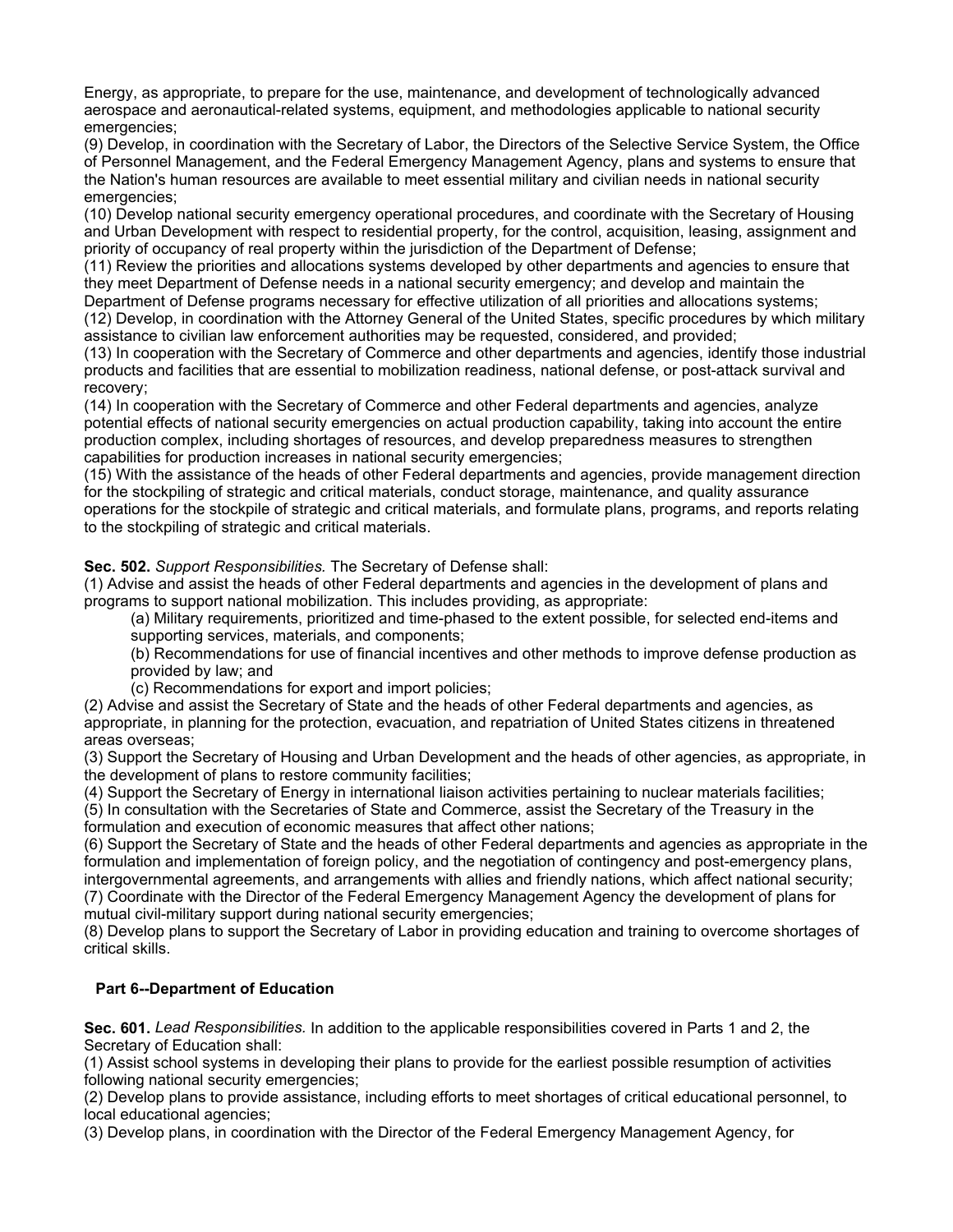dissemination of emergency preparedness instructional material through educational institutions and the media during national security emergencies.

**Sec. 602.** *Support responsibilities.* The Secretary of Education shall:

(1) Develop plans to support the Secretary of Labor in providing education and training to overcome shortages of critical skills;

(2) Support the Secretary of Health and Human Services in the development of human services educational and training materials, including self-help program materials for use by human service organizations and professional schools.

# **Part 7--Department of Energy**

**Sec. 701.** *Lead Responsibilities.* In addition to the applicable responsibilities covered in Parts 1 and 2, the Secretary of Energy shall:

(1) Conduct national security emergency preparedness planning, including capabilities development, and administer operational programs for all energy resources, including:

(a) Providing information, in cooperation with Federal, State, and energy industry officials, on energy supply and demand conditions and on the requirements for and the availability of materials and services critical to energy supply systems;

(b) In coordination with appropriate departments and agencies and in consultation with the energy industry, develop implementation plans and operational systems for priorities and allocation of all energy resource requirements for national defense and essential civilian needs to assure national security emergency preparedness;

(c) Developing, in consultation with the Board of Directors of the Tennessee Valley Authority, plans necessary for the integration of its power system into the national supply system;

(2) Identify energy facilities essential to the mobilization, deployment, and sustainment of resources to support the national security and national welfare, and develop energy supply and demand strategies to ensure continued provision of minimum essential services in national security emergencies;

(3) In coordination with the Secretary of Defense, ensure continuity of nuclear weapons production consistent with national security requirements;

(4) Assure the security of nuclear materials, nuclear weapons, or devices in the custody of the Department of Energy, as well as the security of all other Department of Energy programs and facilities;

(5) In consultation with the Secretaries of State and Defense and the Director of the Federal Emergency Management Agency, conduct appropriate international liaison activities pertaining to matters within the jurisdiction of the Department of Energy;

(6) In consultation with the Secretaries of State and Defense, the Director of the Federal Emergency Management Agency, the Members of the Nuclear Regulatory Commission, and others, as required, develop plans and capabilities for identification, analysis, damage assessment, and mitigation of hazards from nuclear weapons, materials, and devices;

(7) Coordinate with the Secretary of Transportation in the planning and management of transportation resources involved in the bulk movement of energy;

(8) At the request of or with the concurrence of the Nuclear Regulatory Commission and in consultation with the Secretary of Defense, recapture special nuclear materials from Nuclear Regulatory Commission licensees where necessary to assure the use, preservation, or safeguarding of such material for the common defense and security;

(9) Develop national security emergency operational procedures for the control, utilization, acquisition, leasing, assignment, and priority of occupancy of real property within the jurisdiction of the Department of Energy; (10) Manage all emergency planning and response activities pertaining to Department of Energy nuclear facilities.

**Sec. 702.** *Support Responsibilities.* The Secretary of Energy shall:

(1) Provide advice and assistance, in coordination with appropriate agencies, to Federal, State, and local officials and private sector organizations to assess the radiological impact associated with national security emergencies; (2) Coordinate with the Secretaries of Defense and the Interior regarding the operation of hydroelectric projects to assure maximum energy output;

(3) Support the Secretary of Housing and Urban Development and the heads of other agencies, as appropriate, in the development of plans to restore community facilities;

(4) Coordinate with the Secretary of Agriculture regarding the emergency preparedness of the rural electric supply systems throughout the Nation and the assignment of emergency preparedness responsibilities to the Rural Electrification Administration.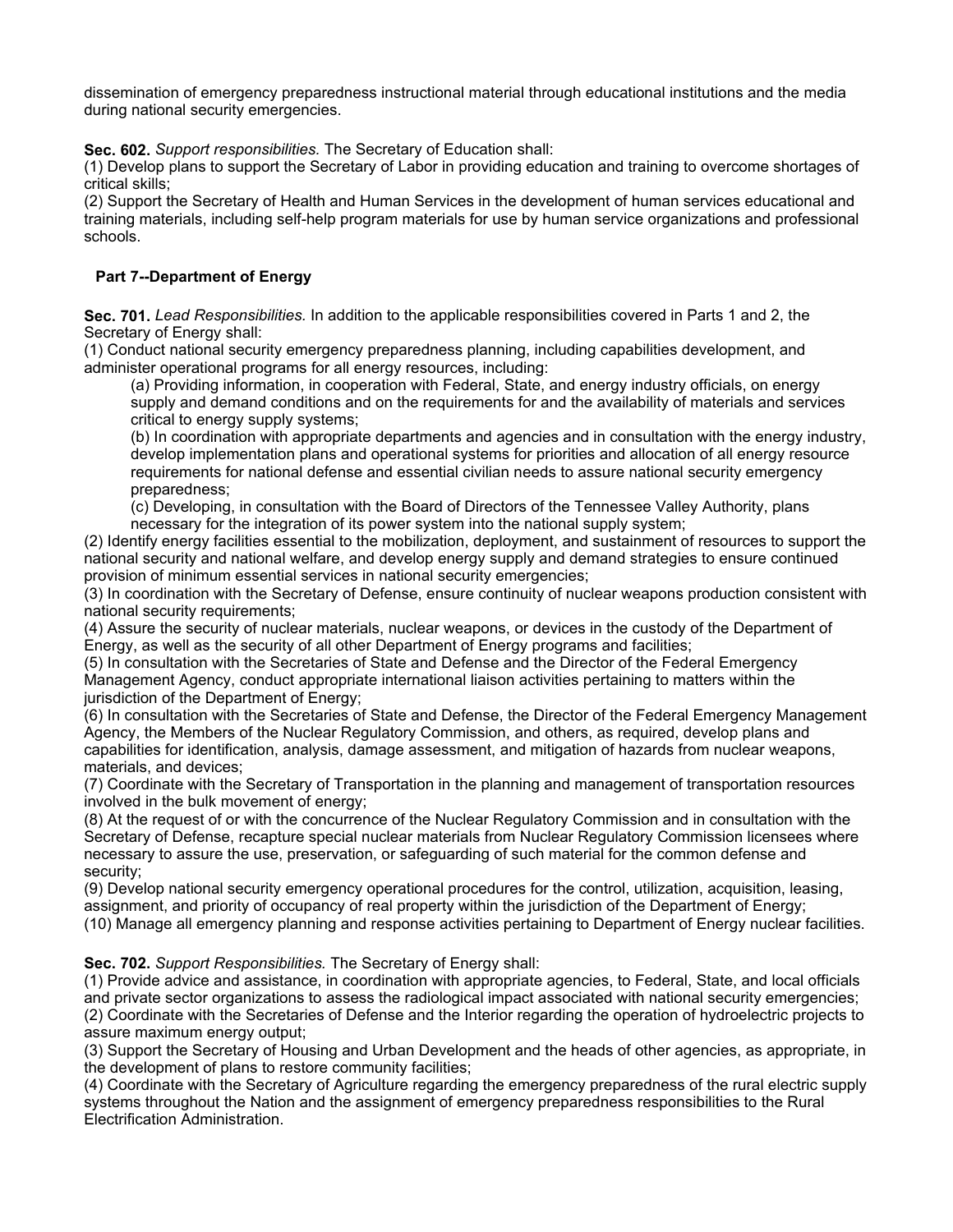### **Part 8--Department of Health and Human Services**

**Sec. 801.** *Lead Responsibilities.* In addition to the applicable responsibilities covered in Parts 1 and 2, the Secretary of Health and Human Services shall:

(1) Develop national plans and programs to mobilize the health industry and health resources for the provision of health, mental health, and medical services in national security emergencies;

(2) Promote the development of State and local plans and programs for provision of health, mental health, and medical services in national security emergencies;

(3) Develop national plans to set priorities and allocate health, mental health, and medical services' resources among civilian and military claimants;

(4) Develop health and medical survival information programs and a nationwide program to train health and mental health professionals and paraprofessionals in special knowledge and skills that would be useful in national security emergencies;

(5) Develop programs to reduce or eliminate adverse health and mental health effects produced by hazardous agents (biological, chemical, or radiological), and, in coordination with appropriate Federal agencies, develop programs to minimize property and environmental damage associated with national security emergencies;

(6) Develop guidelines that will assure reasonable and prudent standards of purity and/or safety in the manufacture and distribution of food, drugs, biological products, medical devices, food additives, and radiological products in national security emergencies;

(7) Develop national plans for assisting State and local governments in rehabilitation of persons injured or disabled during national security emergencies;

(8) Develop plans and procedures to assist State and local governments in the provision of emergency human services, including lodging, feeding, clothing, registration and inquiry, social services, family reunification and mortuary services and interment;

(9) Develop, in coordination with the Secretary of Education, human services educational and training materials for use by human service organizations and professional schools; and develop and distribute, in coordination with the Director of the Federal Emergency Management Agency, civil defense information relative to emergency human services;

(10) Develop plans and procedures, in coordination with the heads of Federal departments and agencies, for assistance to United States citizens or others evacuated from overseas areas.

**Sec. 802.** *Support Responsibility.* The Secretary of Health and Human Services shall support the Secretary of Agriculture in the development of plans related to national security emergency agricultural health services.

## **Part 9--Department of Housing and Urban Development**

**Sec. 901.** *Lead Responsibilities.* In addition to the applicable responsibilities covered in Parts 1 and 2, the Secretary of Housing and Urban Development shall:

(1) Develop plans for provision and management of housing in national security emergencies, including:

(a) Providing temporary housing using Federal financing and other arrangements;

(b) Providing for radiation protection by encouraging voluntary construction of shelters and voluntary use of cost-efficient design and construction techniques to maximize population protection;

(2) Develop plans, in cooperation with the heads of other Federal departments and agencies and State and local governments, to restore community facilities, including electrical power, potable water, and sewage disposal facilities, damaged in national security emergencies.

#### **Part 10--Department of the Interior**

**Sec. 1001.** *Lead Responsibilities.* In addition to the applicable responsibilities covered in Parts 1 and 2, the Secretary of the Interior shall:

(1) Develop programs and encourage the exploration, development, and mining of strategic and critical and other nonfuel minerals for national security emergency purposes;

(2) Provide guidance to mining industries in the development of plans and programs to ensure continuity of production during national security emergencies;

(3) Develop and implement plans for the management, control, allocation, and use of public land under the jurisdiction of the Department of the Interior in national security emergencies and coordinate land emergency planning at the Federal, State, and local levels.

**Sec. 1002.** *Support Responsibilities.* The Secretary of the Interior shall: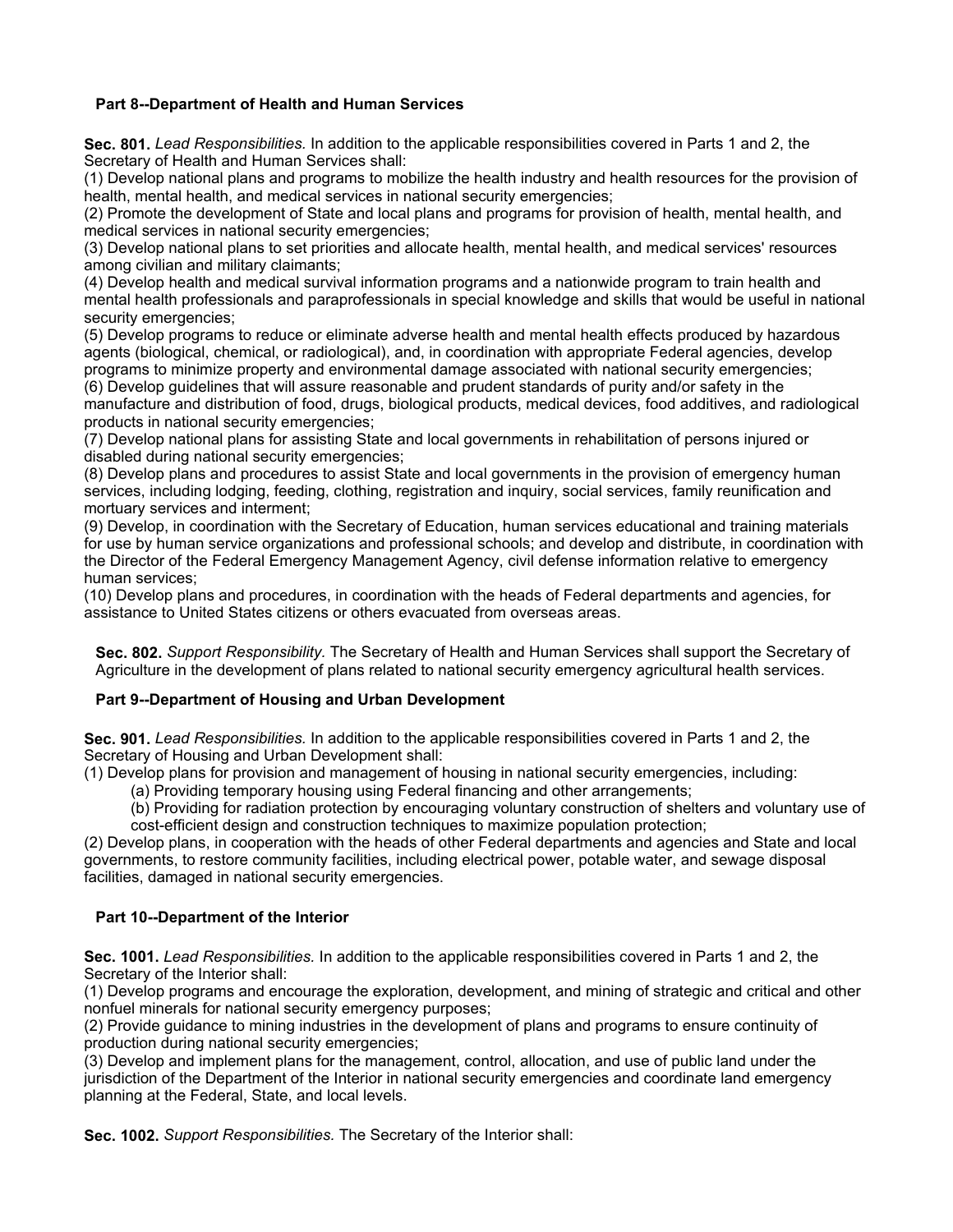(1) Assist the Secretary of Defense in formulating and carrying out plans for stockpiling strategic and critical minerals;

(2) Cooperate with the Secretary of Commerce in the identification and evaluation of facilities essential for national security emergencies;

(3) Support the Secretary of Agriculture in planning for the national security management, production, and processing of forest products.

# **Part 11--Department of Justice**

**Sec. 1101.** *Lead Responsibilities.* In addition to the applicable responsibilities covered in Parts 1 and 2, the Attorney General of the United States shall:

(1) Provide legal advice to the President and the heads of Federal departments and agencies and their successors regarding national security emergency powers, plans, and authorities;

(2) Coordinate Federal Government domestic law enforcement activities related to national security emergency preparedness, including Federal law enforcement liaison with, and assistance to, State and local governments; (3) Coordinate contingency planning for national security emergency law enforcement activities that are beyond the capabilities of State and local agencies;

(4) Develop national security emergency plans for regulation of immigration, regulation of nationals of enemy countries, and plans to implement laws for the control of persons entering or leaving the United States;

(5) Develop plans and procedures for the custody and protection of prisoners and the use of Federal penal and correctional institutions and resources during national security emergencies;

(6) Provide information and assistance to the Federal Judicial branch and the Federal Legislative branch concerning law enforcement, continuity of government, and the exercise of legal authority during National security emergencies;

(7) Develop intergovernmental and interagency law enforcement plans and counterterrorism programs to interdict and respond to terrorism incidents in the United States that may result in a national security emergency or that occur during such an emergency;

(8) Develop intergovernmental and interagency law enforcement plans to respond to civil disturbances that may result in a national security emergency or that occur during such an emergency.

**Sec. 1102.** *Support Responsibilities.* The Attorney General of the United States shall:

(1) Assist the heads of Federal departments and agencies, State and local governments, and the private sector in the development of plans to physically protect essential resources and facilities;

(2) Support the Secretaries of State and the Treasury in plans for the protection of international organizations and foreign diplomatic, consular, and other official personnel, property, and other assets within the jurisdiction of the United States;

(3) Support the Secretary of the Treasury in developing plans to control the movement of property entering and leaving the United States;

(4) Support the heads of other Federal departments and agencies and State and local governments in developing programs and plans for identifying fatalities and reuniting families in national security emergencies;

(5) Support the intelligence community in the planning of its counterintelligence and counterterrorism programs.

## **Part 12--Department of Labor**

**Sec. 1201.** *Lead Responsibilities.* In addition to the applicable responsibilities covered in Parts 1 and 2, the Secretary of Labor shall:

(1) Develop plans and issue guidance to ensure effective use of civilian workforce resources during national security emergencies. Such plans shall include, but not necessarily be limited to:

(a) Priorities and allocations, recruitment, referral, training, employment stabilization including appeals procedures, use assessment, and determination of critical skill categories; and

(b) Programs for increasing the availability of critical workforce skills and occupations;

(2) In consultation with the Secretary of the Treasury, develop plans and procedures for wage, salary, and benefit costs stabilization during national security emergencies;

(3) Develop plans and procedures for protecting and providing incentives for the civilian labor force during national security emergencies;

(4) In consultation with other appropriate government agencies and private entities, develop plans and procedures for effective labor-management relations during national security emergencies.

**Sec. 1202.** *Support Responsibilities.* The Secretary of Labor shall: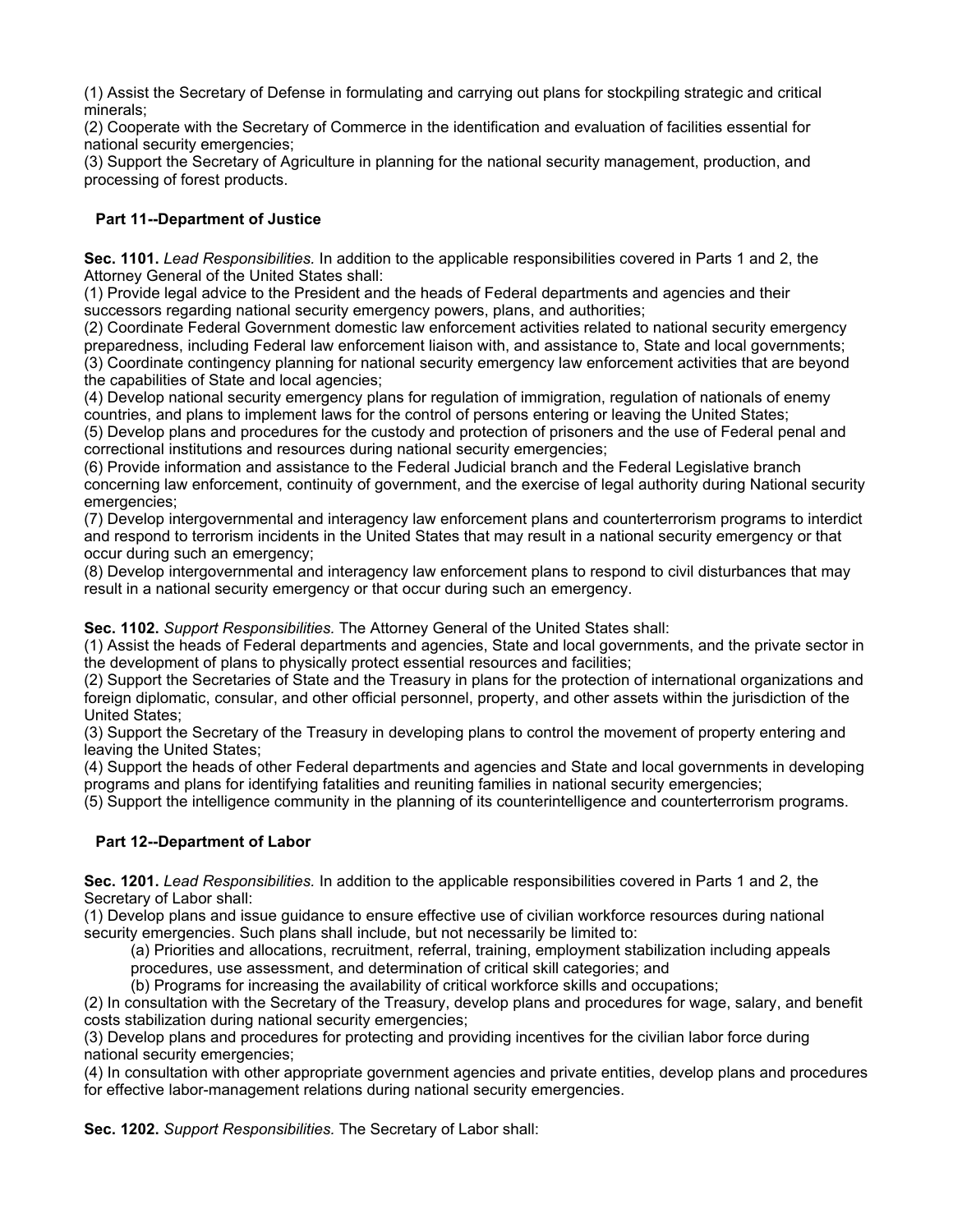(1) Support planning by the Secretary of Defense and the private sector for the provision of human resources to critical defense industries during national security emergencies;

(2) Support planning by the Secretary of Defense and the Director of Selective Service for the institution of conscription in national security emergencies.

### **Part 13--Department of State**

**Sec. 1301.** *Lead Responsibilities.* In addition to the applicable responsibilities covered in Parts 1 and 2, the Secretary of State shall:

(1) Provide overall foreign policy coordination in the formulation and execution of continuity of government and other national security emergency preparedness activities that affect foreign relations;

(2) Prepare to carry out Department of State responsibilities in the conduct of the foreign relations of the United States during national security emergencies, under the direction of the President and in consultation with the heads of other appropriate Federal departments and agencies, including, but not limited to:

(a) Formulation and implementation of foreign policy and negotiation regarding contingency and postemergency plans, intergovernmental agreements, and arrangements with United States' allies; (b) Formulation, negotiation, and execution of policy affecting the relationships of the United States with neutral states;

(c) Formulation and execution of political strategy toward hostile or enemy states;

(d) Conduct of mutual assistance activities;

(e) Provision of foreign assistance, including continuous supervision and general direction of authorized economic and military assistance programs;

(f) Protection or evacuation of United States citizens and nationals abroad and safeguarding their property abroad, in consultation with the Secretaries of Defense and Health and Human Services;

(g) Protection of international organizations and foreign diplomatic, consular, and other official personnel and property, or other assets, in the United States, in coordination with the Attorney General and the Secretary of the Treasury;

(h) Formulation of policies and provisions for assistance to displaced persons and refugees abroad;

(i) Maintenance of diplomatic and consular representation abroad; and

(j) Reporting of and advising on conditions overseas that bear upon national security emergencies.

### **Sec. 1302.** *Support Responsibilities.* The Secretary of State shall:

(1) Assist appropriate agencies in developing planning assumptions concerning accessibility of foreign sources of supply;

(2) Support the Secretary of the Treasury, in consultation, as appropriate, with the Secretaries of Commerce and Defense, in the formulation and execution of economic measures with respect to other nations;

(3) Support the Secretary of Energy in international liaison activities pertaining to nuclear materials facilities;

(4) Support the Director of the Federal Emergency Management Agency in the coordination and integration of

United States policy regarding the formulation and implementation of civil emergency resources and preparedness planning;

(5) Assist the Attorney General of the United States in the formulation of national security emergency plans for the control of persons entering or leaving the United States.

## **Part 14--Department of Transportation**

**Sec. 1401.** *Lead Responsibilities.* In addition to the applicable responsibilities covered in Parts 1 and 2, the Secretary of Transportation shall:

(1) Develop plans to promulgate and manage overall national policies, programs, procedures, and systems to meet essential civil and military transportation needs in national security emergencies;

(2) Be prepared to provide direction to all modes of civil transportation in national security emergencies, including air, surface, water, pipelines, and public storage and warehousing, to the extent such responsibility is vested in the Secretary of Transportation. This direction may include:

(a) Implementation of priorities for all transportation resource requirements for service, equipment, facilities, and systems;

(b) Allocation of transportation resource capacity; and

(c) Emergency management and control of civil transportation resources and systems, including privately owned automobiles, urban mass transit, intermodal transportation systems, the National Railroad Passenger Corporation and the St. Lawrence Seaway Development Corporation;

(3) Develop plans to provide for the smooth transition of the Coast Guard as a service to the Department of the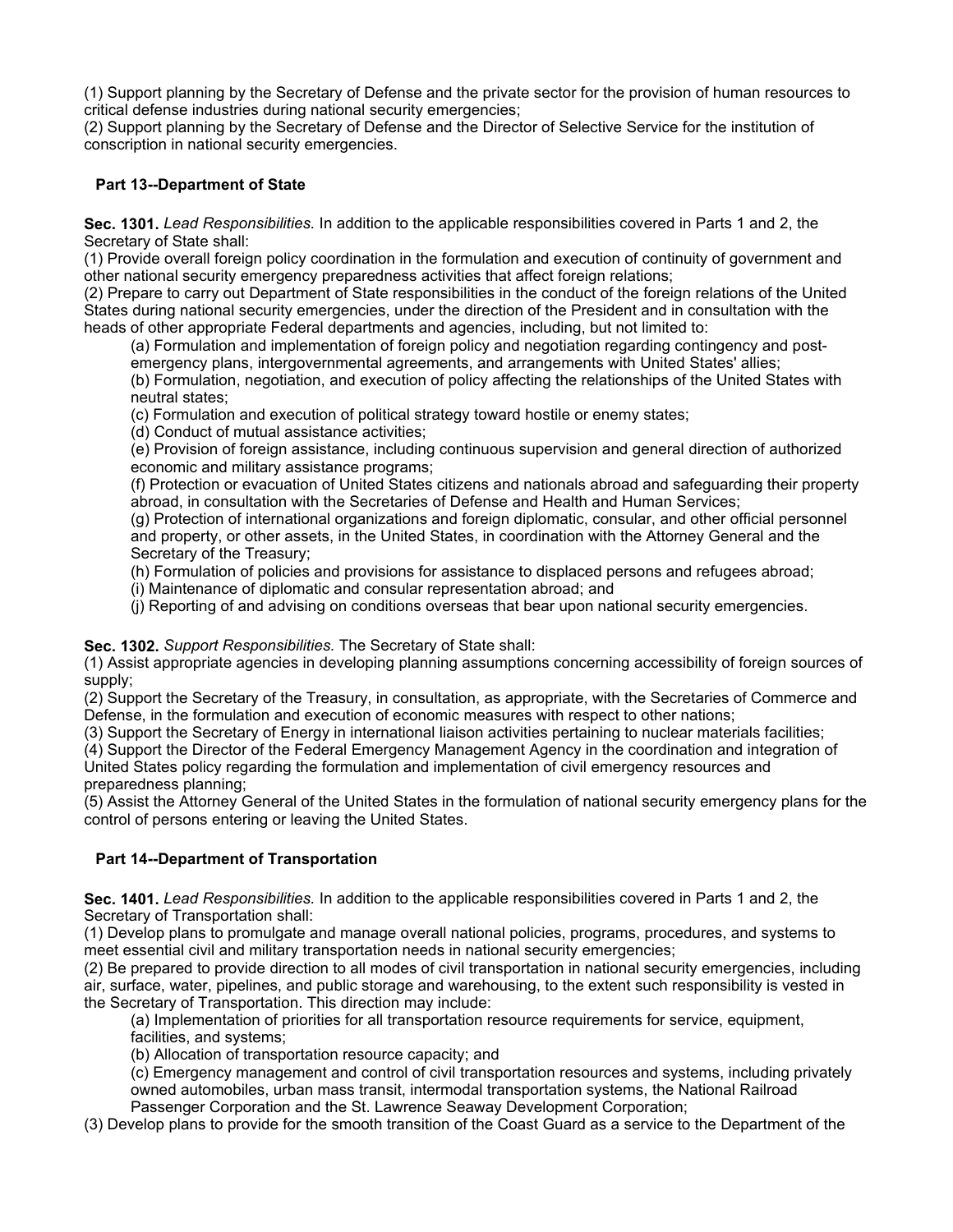Navy during national security emergencies. These plans shall be compatible with the Department of Defense planning systems, especially in the areas of port security and military readiness;

(4) In coordination with the Secretary of State and the Director of the Federal Emergency Management Agency, represent the United States in transportation-related international (including NATO and allied) civil emergency preparedness planning and related activities;

(5) Coordinate with State and local highway agencies in the management of all Federal, State, city, local, and other highways, roads, streets, bridges, tunnels, and publicly owned highway maintenance equipment to assure efficient and safe use of road space during national security emergencies;

(6) Develop plans and procedures in consultation with appropriate agency officials for maritime and port safety, law enforcement, and security over, upon, and under the high seas and waters subject to the jurisdiction of the United States to assure operational readiness for national security emergency functions;

(7) Develop plans for the emergency operation of U.S. ports and facilities, use of shipping resources (U.S. and others), provision of government war risks insurance, and emergency construction of merchant ships for military and civil use;

(8) Develop plans for emergency management and control of the National Airspace System, including provision of war risk insurance and for transfer of the Federal Aviation Administration, in the event of war, to the Department of Defense;

(9) Coordinate the Interstate Commerce Commission's development of plans and preparedness programs for the reduction of vulnerability, maintenance, restoration, and operation of privately owned railroads, motor carriers, inland waterway transportation systems, and public storage facilities and services in national security emergencies.

**Sec. 1402.** *Support Responsibility.* The Secretary of Transportation shall coordinate with the Secretary of Energy in the planning and management of transportation resources involved in the bulk movement of energy materials.

## **Part 15--Department of the Treasury**

**Sec. 1501.** *Lead Responsibilities.* In addition to the applicable responsibilities covered in Parts 1 and 2, the Secretary of the Treasury shall:

(1) Develop plans to maintain stable economic conditions and a market economy during national security emergencies; emphasize measures to minimize inflation and disruptions; and, minimize reliance on direct controls of the monetary, credit, and financial systems. These plans will include provisions for:

(a) Increasing capabilities to minimize economic dislocations by carrying out appropriate fiscal, monetary,

and regulatory policies and reducing susceptibility to manipulated economic pressures;

(b) Providing the Federal Government with efficient and equitable financing sources and payment mechanisms;

(c) Providing fiscal authorities with adequate legal authority to meet resource requirements;

(d) Developing, in consultation with the Board of Governors of the Federal Reserve System, and in cooperation with the Board of Directors of the Federal Deposit Insurance Corporation, the Federal Home Loan Bank Board, the National Credit Union Administration Board, the Farm Credit Administration Board and other financial institutions, plans for the continued or resumed operation and liquidity of banks, savings and loans, credit unions, and farm credit institutions, measures for the reestablishment of evidence of assets or liabilities, and provisions for currency withdrawals and deposit insurance;

(2) Provide for the protection of United States financial resources including currency and coin production and redemption facilities, Federal check disbursement facilities, and precious monetary metals;

(3) Provide for the preservation of, and facilitate emergency operations of, public and private financial institution systems, and provide for their restoration during or after national security emergencies;

(4) Provide, in coordination with the Secretary of State, for participation in bilateral and multilateral financial arrangements with foreign governments;

(5) Maintain the Federal Government accounting and financial reporting system in national security emergencies; (6) Develop plans to protect the President, the Vice President, other officers in the order of presidential succession, and other persons designated by the President;

(7) Develop plans for restoration of the economy following an attack; for the development of emergency monetary, credit, and Federal benefit payment programs of those Federal departments and agencies that have responsibilities dependent on the policies or capabilities of the Department of the Treasury; and for the implementation of national policy on sharing war losses;

(8) Develop plans for initiating tax changes, waiving regulations, and, in conjunction with the Secretary of Commerce or other guaranteeing agency, granting or guaranteeing loans for the expansion of industrial capacity, the development of technological processes, or the production or acquisition of essential materials;

(9) Develop plans, in coordination with the heads of other appropriate Federal departments and agencies, to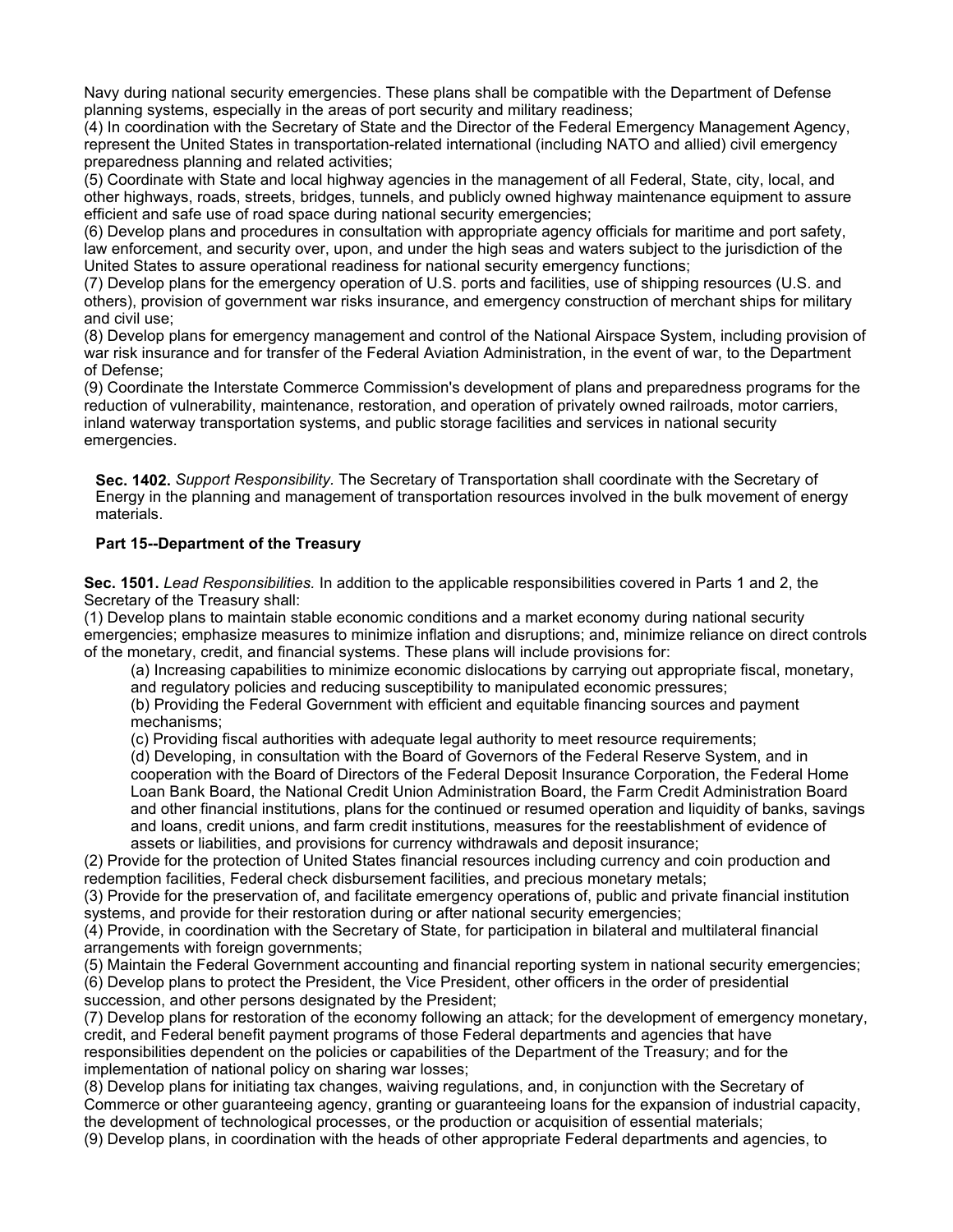acquire emergency imports, make foreign barter arrangements, or otherwise provide for essential material from foreign sources using, as appropriate, the resources of the Export-Import Bank or resources available to the Bank;

(10) Develop plans for encouraging capital inflow and discouraging the flight of capital from the United States and, in coordination with the Secretary of State, for the seizure and administration of assets of enemy aliens during national security emergencies;

(11) Develop plans, in consultation with the heads of appropriate Federal departments and agencies, to regulate financial and commercial transactions with other countries;

(12) Develop plans, in coordination with the Secretary of Commerce and the Attorney General of the United States, to control the movement of property entering or leaving the United States;

(13) Cooperate and consult with the Chairman of the Securities and Exchange Commission, the Chairman of the Federal Reserve Board, the Chairman of the Commodities Futures Trading Commission in the development of emergency financial control plans and regulations for trading of stocks and commodities, and in the development of plans for the maintenance and restoration of stable and orderly markets;

(14) Develop plans, in coordination with the Secretary of State, for the formulation and execution of economic measures with respect to other nations in national security emergencies.

**Sec. 1502.** *Support Responsibilities.* The Secretary of the Treasury shall:

(1) Cooperate with the Attorney General of the United States on law enforcement activities, including the control of people entering and leaving the United States;

(2) Support the Secretary of Labor in developing plans and procedures for wage, salary, and benefit costs stabilization;

(3) Support the Secretary of State in plans for the protection of international organizations and foreign diplomatic, consular, and other official personnel and property or other assets in the United States.

### **Part 16--Environmental Protection Agency**

**Sec. 1601.** *Lead Responsibilities.* In addition to the applicable responsibilities covered in Parts 1 and 2, the Administrator of the Environmental Protection Agency shall:

(1) Develop Federal plans and foster development of State and local plans designed to prevent or minimize the ecological impact of hazardous agents (biological, chemical, or radiological) introduced into the environment in national security emergencies;

(2) Develop, for national security emergencies, guidance on acceptable emergency levels of nuclear radiation, assist in determining acceptable emergency levels of biological agents, and help to provide detection and identification of chemical agents;

(3) Develop, in coordination with the Secretary of Defense, plans to assure the provision of potable water supplies to meet community needs under national security emergency conditions, including claimancy for materials and equipment for public water systems.

**Sec. 1602.** *Support Responsibilities.* The Administrator of the Environmental Protection Agency shall:

(1) Assist the heads of other Federal agencies that are responsible for developing plans for the detection, reporting, assessment, protection against, and reduction of effects of hazardous agents introduced into the environment;

(2) Advise the heads of Federal departments and agencies regarding procedures for assuring compliance with environmental restrictions and for expeditious review of requests for essential waivers.

## **Part 17--Federal Emergency Management Agency**

**Sec. 1701.** *Lead Responsibilities.* In addition to the applicable responsibilities covered in Parts 1 and 2, the Director of the Federal Emergency Management Agency shall:

(1) Coordinate and support the initiation, development, and implementation of national security emergency preparedness programs and plans among Federal departments and agencies;

(2) Coordinate the development and implementation of plans for the operation and continuity of essential domestic emergency functions of the Federal Government during national security emergencies;

(3) Coordinate the development of plans, in cooperation with the Secretary of Defense, for mutual civil-military support during national security emergencies;

(4) Guide and assist State and local governments and private sector organizations in achieving preparedness for national security emergencies, including development of plans and procedures for assuring continuity of government, and support planning for prompt and coordinated Federal assistance to States and localities in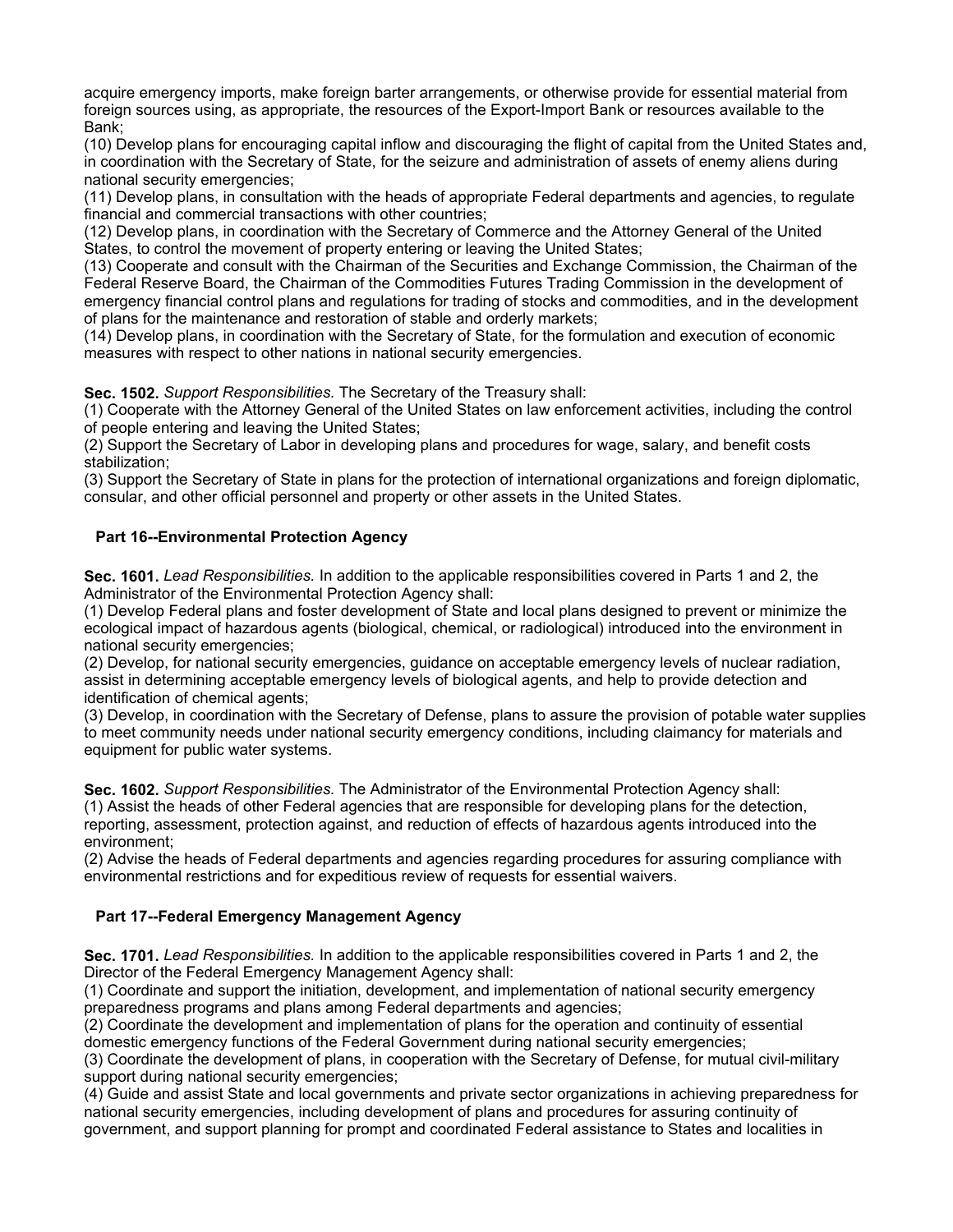responding to national security emergencies;

(5) Provide the President a periodic assessment of Federal, State, and local capabilities to respond to national security emergencies;

(6) Coordinate the implementation of policies and programs for efficient mobilization of Federal, State, local, and private sector resources in response to national security emergencies;

(7) Develop and coordinate with all appropriate agencies civil defense programs to enhance Federal, State, local, and private sector capabilities for national security emergency crisis management, population protection, and recovery in the event of an attack on the United States;

(8) Develop and support public information, education and training programs to assist Federal, State, and local government and private sector entities in planning for and implementing national security emergency preparedness programs;

(9) Coordinate among the heads of Federal, State, and local agencies the planning, conduct, and evaluation of national security emergency exercises;

(10) With the assistance of the heads of other appropriate Federal departments and agencies, develop and maintain capabilities to assess actual attack damage and residual recovery capabilities as well as capabilities to estimate the effects of potential attacks on the Nation;

(11) Provide guidance to the heads of Federal departments and agencies on the appropriate use of defense production authorities, including resource claimancy, in order to improve the capability of industry and infrastructure systems to meet national security emergency needs;

(12) Assist the Secretary of State in coordinating the formulation and implementation of United States policy for NATO and other allied civil emergency planning, including the provision of:

(a) advice and assistance to the departments and agencies in alliance civil emergency planning matters; (b) support to the United States Mission to NATO in the conduct of day-to-day civil emergency planning activities; and

(c) support facilities for NATO Civil Wartime Agencies in cooperation with the Departments of Agriculture, Commerce, Energy, State, and Transportation.

**Sec. 1702.** *Support Responsibilities.* The Director of the Federal Emergency Management Agency shall: (1) Support the heads of other Federal departments and agencies in preparing plans and programs to discharge their national security emergency preparedness responsibilities, including, but not limited to, such programs as mobilization preparedness, continuity of government planning, and continuance of industry and infrastructure functions essential to national security;

(2) Support the Secretary of Energy, the Secretary of Defense, and the Members of the Nuclear Regulatory Commission in developing plans and capabilities for identifying, analyzing, mitigating, and responding to emergencies related to nuclear weapons, materials, and devices, including mobile and fixed nuclear facilities, by providing, inter alia, off-site coordination;

(3) Support the Administrator of General Services in efforts to promote a government-wide program with respect to Federal buildings and installations to minimize the effects of attack and establish shelter management organizations.

#### **Part 18--General Services Administration**

**Sec. 1801.** *Lead Responsibilities.* In addition to the applicable responsibilities covered in Parts 1 and 2, the Administrator of General Services shall:

(1) Develop national security emergency plans and procedures for the operation, maintenance, and protection of federally owned and occupied buildings managed by the General Services Administration, and for the construction, alteration, and repair of such buildings;

(2) Develop national security emergency operating procedures for the control, acquisition, leasing, assignment, and priority of occupancy of real property by the Federal Government, and by State and local governments acting as agents of the Federal Government, except for the military facilities and facilities with special nuclear materials within the jurisdiction of the Departments of Defense and Energy;

(3) Develop national security emergency operational plans and procedures for the use of public utility services (other than telecommunications services) by Federal departments and agencies, except for Department of Energy-operated facilities;

(4) Develop plans and operating procedures of government-wide supply programs to meet the requirements of Federal departments and agencies during national security emergencies;

(5) Develop plans and operating procedures for the use, in national security emergencies, of excess and surplus real and personal property by Federal, State, and local governmental entities;

(6) Develop plans, in coordination with the Director of the Federal Emergency Management Agency, with respect to Federal buildings and installations, to minimize the effects of attack and establish shelter management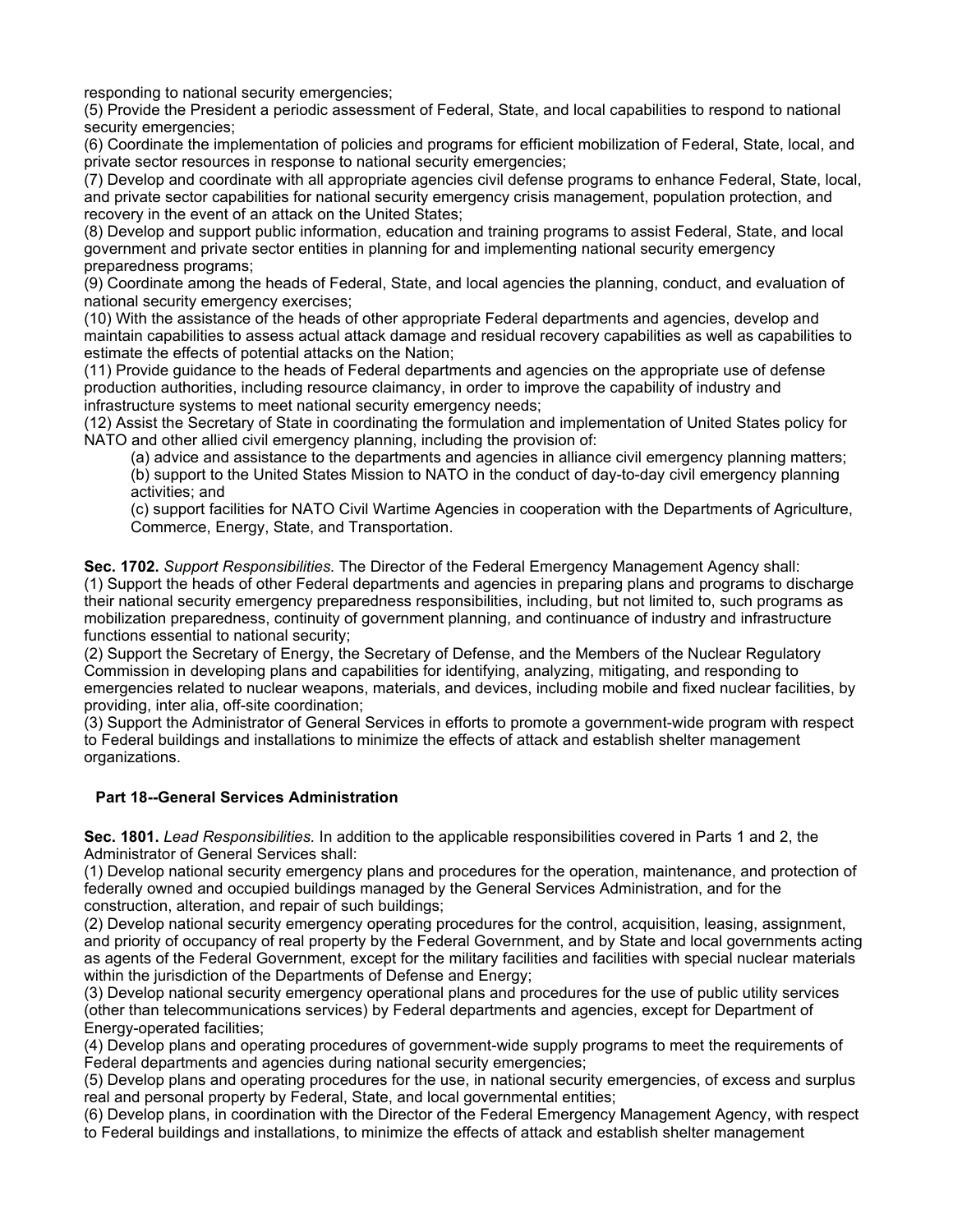organizations.

**Sec. 1802.** *Support Responsibility.* The Administrator of General Services shall develop plans to assist Federal departments and agencies in operation and maintenance of essential automated information processing facilities during national security emergencies.

### **Part 19--National Aeronautics and Space Administration**

**Sec. 1901.** *Lead Responsibility.* In addition to the applicable responsibilities covered in Parts 1 and 2, the Administrator of the National Aeronautics and Space Administration shall coordinate with the Secretary of Defense to prepare for the use, maintenance, and development of technologically advanced aerospace and aeronautical-related systems, equipment, and methodologies applicable to national security emergencies.

### **Part 20--National Archives and Records Administration**

**Sec. 2001.** *Lead Responsibilities.* In addition to the applicable responsibilities covered in Parts 1 and 2, the Archivist of the United States shall:

(1) Develop procedures for publication during national security emergencies of the **Federal Register** for as broad public dissemination as is practicable of presidential proclamations and Executive orders, Federal administrative regulations, Federal emergency notices and actions, and Acts of Congress;

(2) Develop emergency procedures for providing instructions and advice on the handling and preservation of records critical to the operation of the Federal Government in national security emergencies.

### **Part 21--Nuclear Regulatory Commission**

**Sec. 2101.** *Lead Responsibilities.* In addition to the applicable responsibilities covered in Parts 1 and 2, the Members of the Nuclear Regulatory Commission shall:

(1) Promote the development and maintenance of national security emergency preparedness programs through security and safeguards programs by licensed facilities and activities;

(2) Develop plans to suspend any licenses granted by the Commission; to order the operations of any facility licensed under Section 103 or 104; Atomic Energy Act of 1954, as amended (42 U.S.C. 2133 or 2134); to order the entry into any plant or facility in order to recapture special nuclear material as determined under Subsection (3) below; and operate such facilities;

(3) Recapture or authorize recapture of special nuclear materials from licensees where necessary to assure the use, preservation, or safeguarding of such materials for the common defense and security, as determined by the Commission or as requested by the Secretary of Energy.

**Sec. 2102.** *Support Responsibilities.* The Members of the Nuclear Regulatory Commission shall:

(1) Assist the Secretary of Energy in assessing damage to Commission-licensed facilities, identifying usable facilities, and estimating the time and actions necessary to restart inoperative facilities;

(2) Provide advice and technical assistance to Federal, State, and local officials and private sector organizations regarding radiation hazards and protective actions in national security emergencies.

## **Part 22--Office of Personnel Management**

**Sec. 2201.** *Lead Responsibilities.* In addition to the applicable responsibilities covered in Parts 1 and 2, the Director of the Office of Personnel Management shall:

(1) Prepare plans to administer the Federal civilian personnel system in national security emergencies, including plans and procedures for the rapid mobilization and reduction of an emergency Federal workforce;

(2) Develop national security emergency work force policies for Federal civilian personnel;

(3) Develop plans to accommodate the surge of Federal personnel security background and pre-employment investigations during national security emergencies.

**Sec. 2202.** *Support Responsibilities.* The Director of the Office of Personnel Management shall: (1) Assist the heads of other Federal departments and agencies with personnel management and staffing in national security emergencies, including facilitating transfers between agencies of employees with critical skills; (2) In consultation with the Secretary of Defense and the Director of Selective Service, develop plans and procedures for a system to control any conscription of Federal civilian employees during national security emergencies.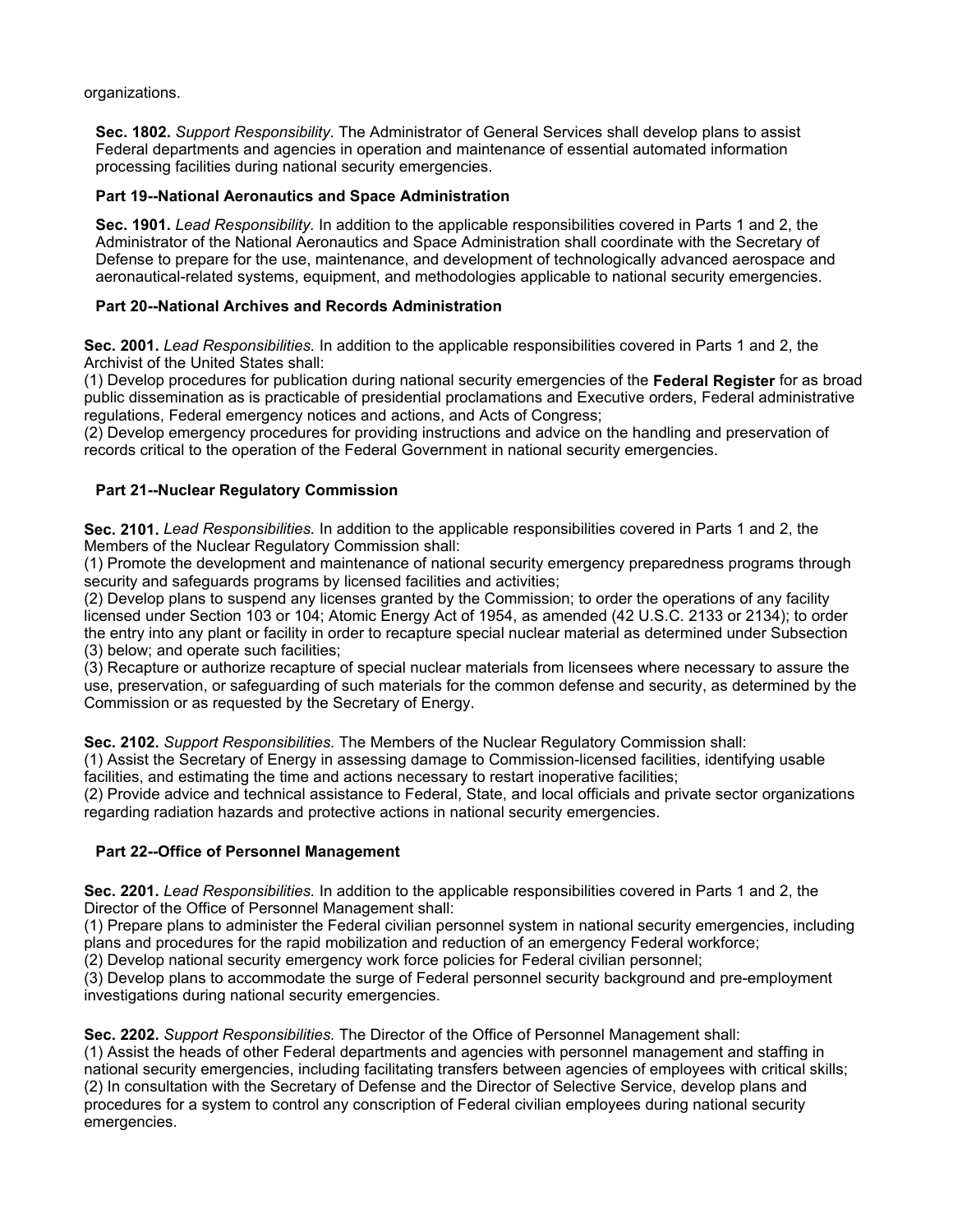### **Part 23--Selective Service System**

**Sec. 2301.** *Lead Responsibilities.* In addition to the applicable responsibilities covered in Parts 1 and 2, the Director of Selective Service shall:

(1) Develop plans to provide by induction, as authorized by law, personnel that would be required by the armed forces during national security emergencies;

(2) Develop plans for implementing an alternative service program.

## **Part 24--Tennessee Valley Authority**

**Sec. 2401.** *Lead Responsibility.* In addition to the applicable responsibilities covered in Parts 1 and 2, the Board of Directors of the Tennessee Valley Authority shall develop plans and maintain river control operations for the prevention or control of floods affecting the Tennessee River System during national security emergencies.

**Sec. 2402.** *Support Responsibilities.* The Board of Directors of the Tennessee Valley Authority shall: (1) Assist the Secretary of Energy in the development of plans for the integration of the Tennessee Valley Authority power system into nationwide national security emergency programs;

(2) Assist the Secretaries of Defense, Interior, and Transportation and the Chairman of the Interstate Commerce Commission in the development of plans for operation and maintenance of inland waterway transportation in the Tennessee River System during national security emergencies.

## **Part 25--United States Information Agency**

**Sec. 2501.** *Lead Responsibilities.* In addition to the applicable responsibilities covered in Parts 1 and 2, the Director of the United States Information Agency shall:

(1) Plan for the implementation of information programs to promote an understanding abroad of the status of national security emergencies within the United States;

(2) In coordination with the Secretary of State's exercise of telecommunications functions affecting United States diplomatic missions and consular offices overseas, maintain the capability to provide television and simultaneous direct radio broadcasting in major languages to all areas of the world, and the capability to provide wireless file to all United States embassies during national security emergencies.

**Sec. 2502.** *Support Responsibility.* The Director of the United States Information Agency shall assist the heads of other Federal departments and agencies in planning for the use of media resources and foreign public information programs during national security emergencies.

#### **Part 26--United States Postal Service**

**Sec. 2601.** *Lead Responsibility.* In addition to the applicable responsibilities covered in Parts 1 and 2, the Postmaster General shall prepare plans and programs to provide essential postal services during national security emergencies.

**Sec. 2602.** *Support Responsibilities.* The Postmaster General shall:

(1) Develop plans to assist the Attorney General of the United States in the registration of nationals of enemy countries residing in the Untied States;

(2) Develop plans to assist the Secretary of Health and Human Services in registering displaced persons and families;

(3) Develop plans to assist the heads of other Federal departments and agencies in locating and leasing privately owned property for Federal use during national security emergencies.

## **Part 27--Veterans' Administration1**

**Sec. 2701.** *Lead Responsibilities.* In addition to the applicable responsibilities covered in Parts 1 and 2, the Administrator of Veterans' Affairs<sup>2</sup> shall:

(1) Develop plans for provision of emergency health care services to veteran beneficiaries in Veterans' Administration medical facilities, to active duty military personnel and, as resources permit, to civilians in communities affected by national security emergencies;